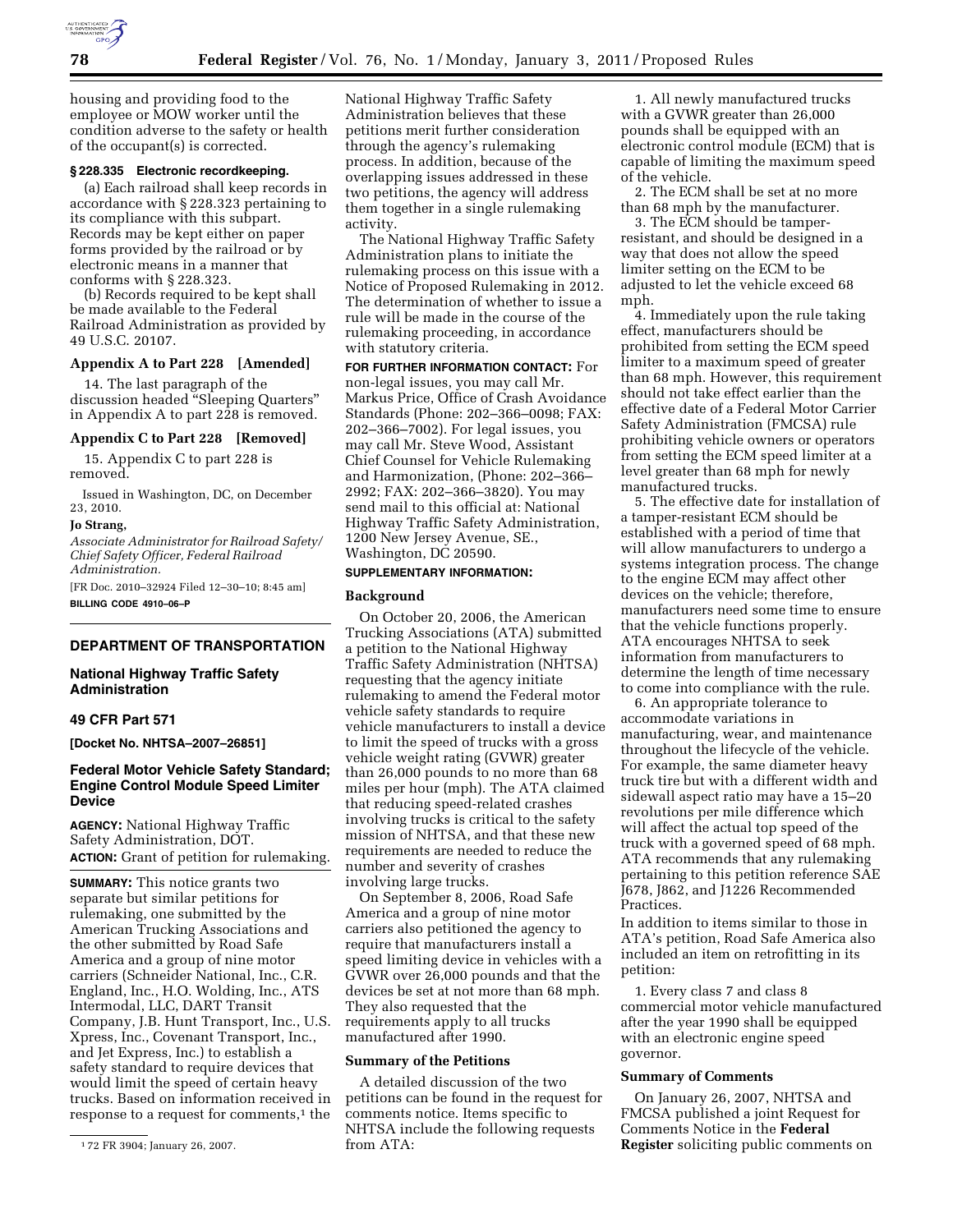the ATA and Road Safe America petitions. The Department of Transportation Docket Management System received approximately 3,850 comments into Docket No. NHTSA– 2007–26851, the majority of which were submitted by private citizens. Of these, many comments supported a regulation that would limit the speed of large trucks to 68 mph, which included comments from trucking fleets and consumer advocacy groups, and others. Other comments submitted by independent owner-operator truckers, a trucking fleet association, and private citizens were opposed to the rulemaking requested in the petitions. The remaining comments did not explicitly indicate a position with regard to the petitions.

Comments from private citizens supporting the petitions include responses from individuals who were involved in crashes with heavy trucks or had friends/relatives who were involved in crashes with large trucks. The private citizen supporters of the petitions are typically non-truck drivers who stated that they are intimidated by the hazardous driving practices of some truck drivers, such as speeding, tailgating, and abrupt lane changes. These commenters expressed the belief that limiting the speed of heavy trucks to 68 mph will result in safer highways.

Some of the organizations supporting the petition provided similar reasons for their support and the selected comments summarized below cover the range of issues they discussed.

Schneider National, Inc., a major trucking fleet, indicated that its trucks have been speed limited to 65 mph since 1996. According to Schneider's crash data from its own fleet, vehicles without speed limiters accounted for 40 percent of the company's serious collisions while driving 17 percent of the company's total miles. Schneider stated that its vehicles have a significantly lower crash rate than large trucks that are not speed limited or have a maximum speed setting greater than 65 mph.

J.B. Hunt Transport, Inc., another trucking fleet, commented that a differential speed between cars and large trucks will result from trucks being equipped with speed limiters set below the posted speed limit. This speed differential may cause a safety hazard. However, J. B. Hunt believes that the current safety hazard caused by large trucks traveling at speeds in excess of posted limits is a greater safety hazard.

Advocates for Highway and Auto Safety (Advocates) commented that large trucks require 20–40 percent more braking distance than passenger cars

and light trucks for a given travel speed. Advocates does not believe that the data in the 1991 report to Congress 2 are still valid because the speed limits posted by the States over the past ten years are much higher than the national posted speed limit of 55 mph that was in effect in 1991.

The Insurance Institute for Highway Safety (IIHS) stated that 97 percent of the occupants that are killed in crashes between heavy trucks and passenger vehicles are passenger vehicle occupants. IIHS stated that on-board electronic engine control modules (ECM) will maintain the desired speed control for vehicles when enforcement efforts are not sufficient due to lack of resources. IIHS stated that there is already widespread use of speed governors by carriers and a mandate will result in net safety and economic benefits.

The Governors Highway Safety Association (GHSA) stated that large trucks are 3 percent of registered vehicles and represent about 8 percent of the total miles traveled nationwide. Also, GHSA believes that it is prudent to consider speed limiting devices since they are currently installed in large trucks and can be adapted to be tamperresistant. It stated that conventional approaches to vehicle speed control do not provide optimal benefits because of a lack of enforcement resources and too many miles of highway to cover.

Several comments, including those from ATA's Truck Maintenance Council, provided information concerning economic, non-safety benefits that would result from large truck speed limiters. The Truck Maintenance Council stated that an increase of 1 mph results in a 0.1 mpg increase in fuel consumption, and for every 1 mph increase in speed over 55 mph, there is a reduction of 1 percent in tire tread life.

Comments opposing rulemaking that would require speed limiters on large trucks to be set to a maximum speed of 68 mph were received from many independent truck drivers, the Owner-Operator Independent Drivers Association (OOIDA), the Truckload Carriers Association (TCA), and private citizens (non-truck drivers).

OOIDA commented that the 1991 report to Congress<sup>3</sup> is still valid today there is no need to mandate speed limiters because the target population (high speed crashes) is still small compared to the total number of truck

crashes. According to OOIDA, speed limiters would not have an effect on crashes in areas where the posted speed limit for trucks is 65 mph or below. OOIDA believes that the petitioners are attempting to force all trucks to be speed limited so that the major trucking companies with speed limited vehicles can compete for drivers with the independent trucking operations that have not limited their speeds to 68 mph or below. OOIDA also stated that it is not necessary to set large truck speed limiters at 68 mph to realize most of the economic benefits cited by the petitioners because improved fuel economy and reduced emissions can be achieved with improved truck designs.

TCA commented that a speed differential will be created in many States by the 68-mph speed limit for heavy trucks and a higher speed limit for other vehicles. This speed differential will result in more interaction between cars and trucks and may be an additional safety risk for cars and trucks.

According to comments from CDW Transport, a trucking fleet, speed limiters should be required on passenger vehicles as well as commercial motor vehicles.

Several comments from private citizens and small businesses opposed to the petitions stated that speed is not the only cause of crashes, that weather and highway conditions are also significant factors. There were comments stating that passenger vehicles cause the majority of the crashes between trucks and passenger vehicles. Some comments stated that truck drivers will experience more fatigue with a 68-mph maximum speed, which could result in more crashes; some comments expressed the opinion that State and local law enforcement agencies should enforce the speed of all vehicles on the nation's roads and highways; several comments favored a 75-mph limit for truck speed limiters, instead of 68 mph, to match the highest posted speed limit in the country.

The Truck Manufacturers Association (TMA) provided information concerning the cost of tamper-proof speed limiters for large trucks. TMA estimates a onetime cost of \$35 to \$50 million would be required to develop ECMs with tamper-resistant speed limiters and a one-time cost of \$150 million to \$200 million to develop ECMs with tamperproof speed limiters. With both of these ECM designs, there would be additional costs to make adjustments to the ECM for maximum speed, tire size, and drive axle and transmission gear ratio information.

<sup>2</sup>Comercial Motor Vehicle Speed Control Devices (1991), DOT HS 807 725.

<sup>3</sup>Comercial Motor Vehicle Speed Control Devices (1991), DOT HS 807 725.